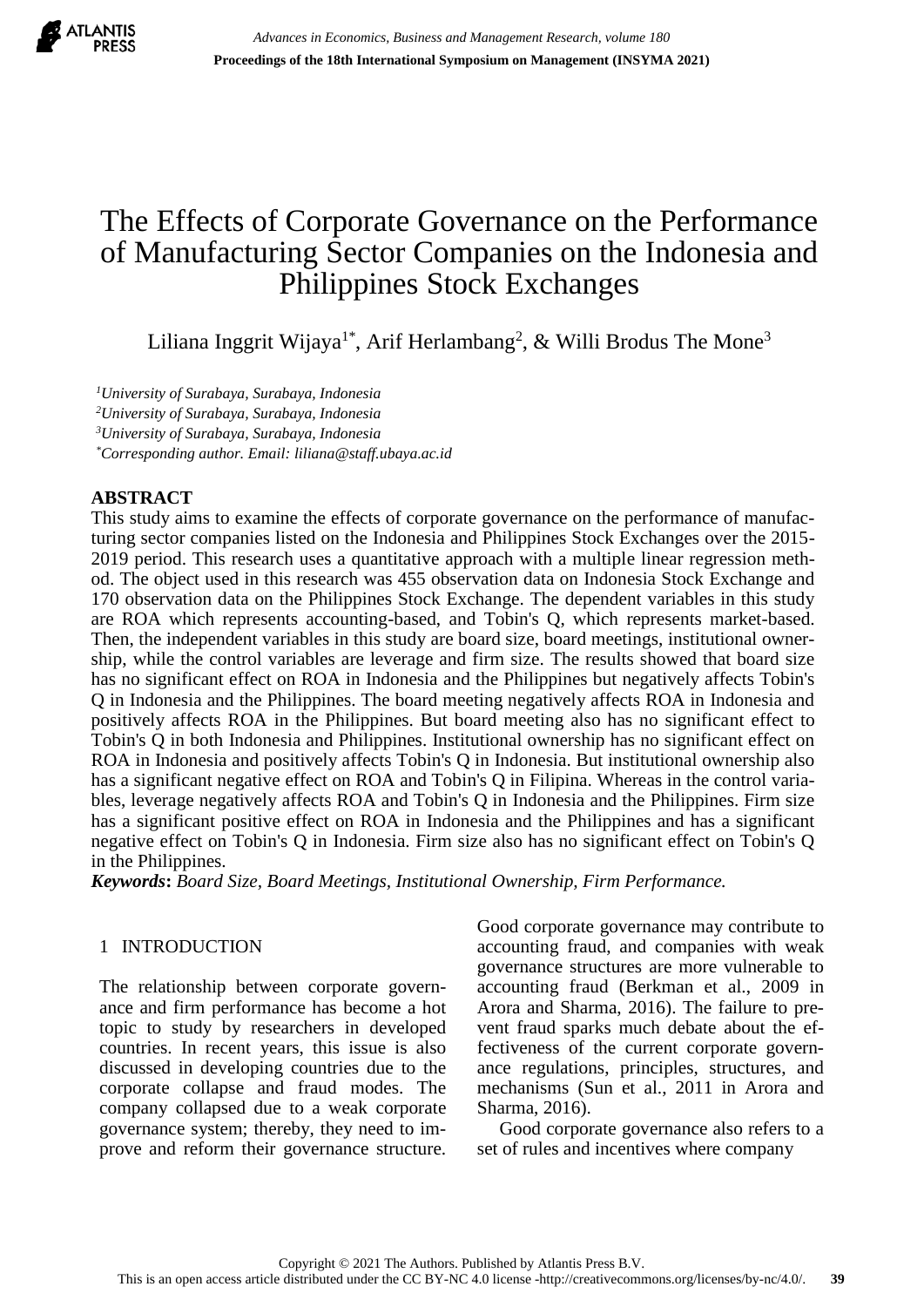management is directed and controlled (Velnamphy, 2013 in Muchtar and Darari, 2013). Agency problem theory stipulates that a company director will be more careful in managing his own money than other people's money (Letza et al., 2004 in Arora and Sharma, 2016). This theory also states that the primary goal of good corporate governance is to assure shareholders that managers work to achieve the results desired by shareholders (Shleifer and Vishny, 1997 in Arora and Sharma, 2016).

Arora and Sharma (2016), who study "The effects of good corporate governance on firm performance use the dependent variables of return on assets (ROA), return on equity (ROE), Tobin's Q, net profit margin (NPM), and stock return (SR). While the independent variables used are square of board size (BS), square of board meetings (BM), square of a proportion of outsider directors (PO), CEO duality (CEO dual), and institutional ownership (IO) by considering firm age, leverage, firm size, advertising intensity (AdvInt), and research & development intensity (RDInt) as the control variables. This study shows that the effects of BM and IO on firm performance measured by ROA, ROE, and SR are insignificant positive. They have a significant negative effect on NPM and a significant positive effect on Tobin's Q. CEO dual has an insignificant negative effect on ROA, ROE, and SR. However, CEO dual has an insignificant positive on NPM and Tobin's Q. PO has an insignificant positive effect on ROA and ROE has an insignificant negative effect on NPM and SR. A significant negative on Tobin's Q. BS has an insignificant negative effect on ROE and SR, a significant negative effect on ROA, an insignificant positive effect on NPM, and a significant positive effect on Tobin's Q.

In the control variables, leverage has an insignificant negative effect on ROE, Tobin's Q, and SR, but has a significant negative effect on ROA and NPM. Meanwhile, size has an insignificant negative effect on ROA and Tobin's Q, a significant positive effect on NPM and SR, and an insignificant positive effect on ROE.

Malik and Makdoom (2016) who also

study "The effects of good corporate governance on firm performance use the dependent variables: ROA, Tobin's Q, and SR. Meanwhile, the independent variables used are board size (BS), board independence (BI), board meetings (BM), large shareholders (LS), and CEO compensation (CC) which also considering firm size and leverage as the control variables. The results of this study reveal that BS has a significant negative effect on ROA, Tobin's Q, and SR. BM has an insignificant negative effect on ROA and SR, but has a significant positive effect on Tobin's Q. Then BI has a significant positive effect on ROA, Tobin's Q, and SR. LS has an insignificant positive effect on ROA, Tobin's Q, and SR. Meanwhile, CC has a significant negative effect on ROA and Tobin's Q, but has an insignificant negative effect on SR.

Haji dan Mubaraq (2015) who study the same topic, use the dependent variables: ROA, ROE, and Tobin's Q. The independent variables used in this study are board size (BS), board meetings (BM), independence director (INDs), family members on board (FMB), position of the chairperson (INDCP), director ownership (DIROWN), government ownership (GO) and institutional ownership (IO). The results of this study reveal that BS, BM, and IO have a significant negative effect on ROA and Tobin's Q, but BM has an insignificant positive effect on ROE. BS has an insignificant negative effect on ROE. INDs have a significant negative effect on ROA, an insignificant positive effect on ROE, and an insignificant negative on Tobin's Q.

Then FMB has a significant negative effect on ROA and Tobin's Q, an insignificant positive effect on ROE, and INDCP has a significant positive effect on ROA, ROE and Tobin's Q. DIROWN has an insignificant positive effect on ROA, a significant negative effect on ROE, and an insignificant negative effect on Tobin's Q. Meanwhile, GOVOWN has a significant negative effect on ROA and ROE, but an insignificant negative effect on Tobin's Q. Firm size, which is the control variable of this study, has a significant positive effect on ROA and Tobin's Q but has an insignificant positive effect on ROE. Meanwhile, the sec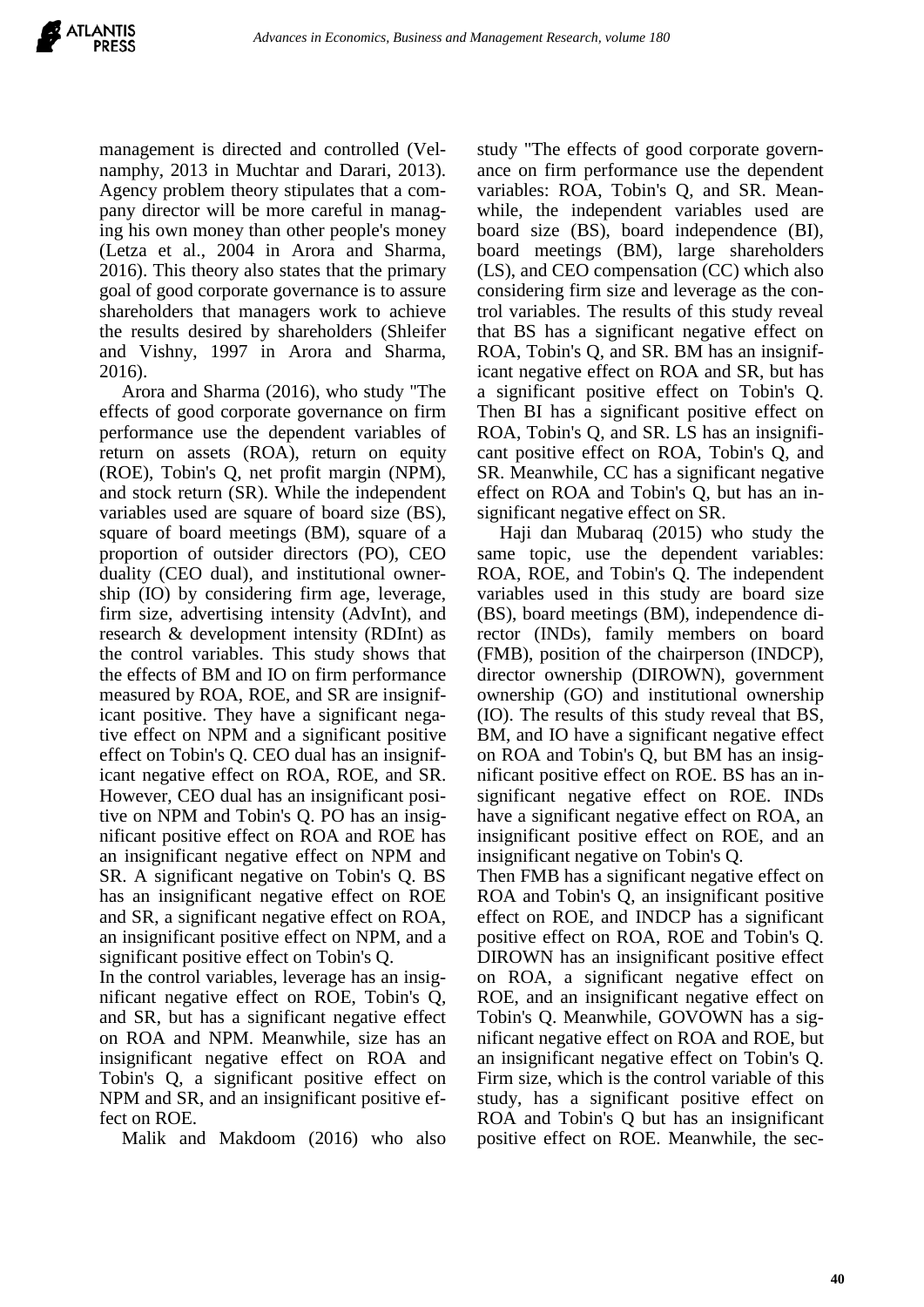ond control variable, leverage, has a negative significant negative effect on ROA and ROE and an insignificant negative effect on Tobin's Q.

# 1.1 *Literature Review*

This study is different from previous research. It discusses the effects of good corporate governance on manufacturing companies' performance listed on the Composite Stock Price Index (IHSG), representing the Indonesia Stock Exchange compared to the manufacturing companies listed on the Philippines Stock Exchange (PSE).

The manufacturing sector is chosen because it contributes the second largest number of companies in the Top 50 Companies according to the Indonesian Institute for Corporate Directorship (IICD). While the Philippine Stock Exchange was chosen because, according to the 2018 Asian Corporate Governance Association (ACGA), the Philippines has a CG score almost similar to the Indonesian CG score.

According to Klein (1998), a larger number of commissioners leads the firm's management to be more effective in adapting to the complexities of the business environment and organizational culture. In addition, a larger number of commissioners can gather more information; thus, the number of commissioners seems to be better for firm performance. A larger board of directors can also reduce individual weaknesses through collective decision-making.

H1: Board size has a positive effect on firm performance.

According to Arora & Sharma (2016), the number of board meetings has a significant positive effect on firm performance. When the board of commissioners meets frequently, they tend to discuss problems faced by the firm, find solutions, and carry out their duties according to the shareholders' wishes. Thereby, more frequent board meetings are needed to improve firm performance. In addition, commissioners who have more time to discuss tend to make better decisions in response to crises because time constraints are seen as a

major barrier to a more active monitoring by the board of commissioners.

H2: Board meetings have a positive effect on firm performance.

According to Lee (2009), firms with greater institutional ownership will perform better because institutional investors have the resources and the ability to monitor management decisions well.

H3: Institutional ownership has a positive effect on firm performance.

#### 2 RESEARCH METHODS

This study is basic research because it intends to develop research that has been done previously. When viewed from various basic research types, this study is causal research, which examines the effects of the independent variables: board size, board meetings, and institutional ownership and the control variables: firm size and leverage on the dependent variables: ROA and Tobin's Q in manufacturing companies listed on the Indonesia and Philippines Stock Exchanges over the 2015– 2019 period. This study used secondary data in the form of financial reports of all manufacturing companies listed on the Indonesia and Philippines Stock Exchanges over the 2015-2019 period. The dependent variables used in this study were ROA and Tobin's Q. The independent variables used were board size, board meetings, institutional ownership, and control variables: firm size and leverage. This study applied one equation as follows:

| Note:               |         |                                             |  |
|---------------------|---------|---------------------------------------------|--|
| $ROA_{i,t}$         |         | : Return on Asset firm i, in year-t         |  |
| Tobin's $Q_{i,t}$   |         | : Tobin's Q firm i, in year-t               |  |
| $BS_{\rm i, t}$     |         | : Board Size firm i, in year-t              |  |
| $BM_{i,t}$          |         | : Board Meetings firm i, in year-t          |  |
| $IO_{i,\mathrm{r}}$ |         | : Institutional Ownership firm i, in year-t |  |
| $FS_{i,t}$          |         | : Firm Size firm i, in year-t               |  |
| $LEV_{i,t}$         |         | : Leverage firm i, in year-t                |  |
| B                   |         | : Coefficient Regression                    |  |
| ε                   | : Error |                                             |  |

# $ROA_{i,t}$ ,  $Tobin'Q_{i,t} = \beta_0 + \beta_1 BS_{i,t} + \beta_2 BM_{i,t}$  $+\beta_3 I O_{i,t} + \beta_4 F S_{i,t} + \beta_5 L e v_{i,t} + \varepsilon$  (1)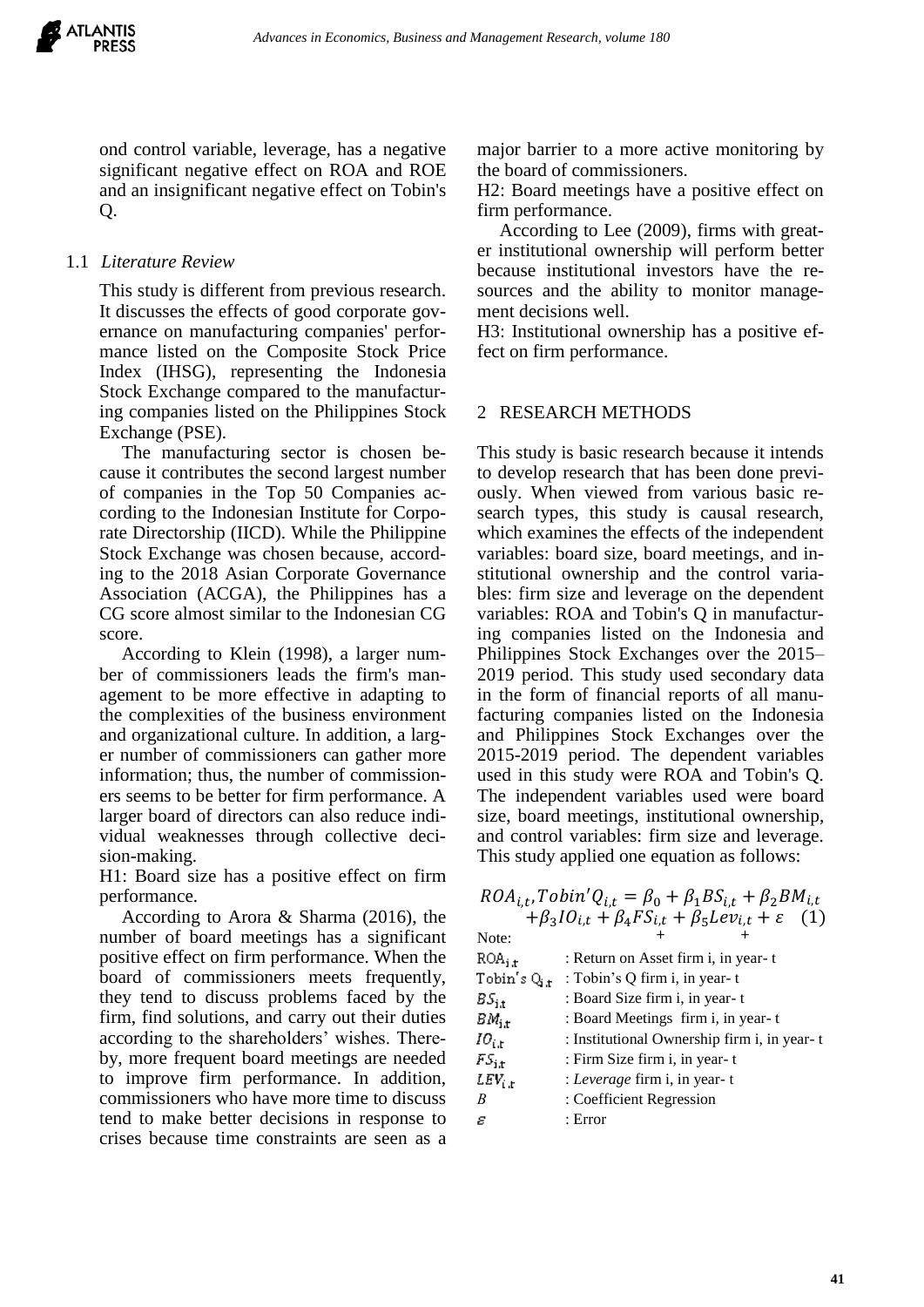

#### 3 RESULTS AND DISCUSSIONS

This study uses a sample of manufacturing companies listed on the Indonesia and Philippines Stock Exchanges over the 2015-2019 period. The final sample consists of 455 observational data for the Indonesian sample and 170 observation data for the Philippines sample. Regressions result are shown in the table bellow

| Table 1. Regression Results: ROA Indonesia |
|--------------------------------------------|
|--------------------------------------------|

| Independent | Coefficient | Probability |
|-------------|-------------|-------------|
| Variable    |             |             |
| <b>BS</b>   | $-0.001445$ | 0.2301      |
| <b>BM</b>   | $-0.000948$ | $0.0216**$  |
| Ю           | 0.007080    | 0.1761      |
| Control     |             |             |
| Variable    |             |             |
| <b>LEV</b>  | $-0.131831$ | $0.0000***$ |
| FS          | 0.034787    | $0.0000***$ |

|  |  |  | Table 2. Regression Results: Tobin's Q Indonesia                          |  |  |  |
|--|--|--|---------------------------------------------------------------------------|--|--|--|
|  |  |  | $\mathbf{r}$ 1 $\alpha$ $\alpha$ $\mathbf{r}$ $\mathbf{n}$ 1 $\mathbf{r}$ |  |  |  |

| Coefficient | Probability  |
|-------------|--------------|
|             |              |
| $-0.019456$ | $0.0000$ *** |
| 0.000782    | 0.6639       |
| 0.080944    | $0.0059***$  |
|             |              |
|             |              |
| $-0.518239$ | $0.0000$ *** |
| $-0.050347$ | $0.0038***$  |
|             |              |

Table 3. Regression Result: ROA Filipina

| Independent  | Coefficient | Probability  |
|--------------|-------------|--------------|
| Variable     |             |              |
| <b>BS</b>    | $-0.000433$ | 0.6047       |
| BМ           | 0.004727    | $0.0000$ *** |
| IΟ           | $-0.071660$ | $0.0059***$  |
| Control Var- |             |              |
| iable        |             |              |
| <b>LEV</b>   | $-0.170396$ | $0.0000$ *** |
| FS           | 0.023430    | $0.0000***$  |

| Table 4. Regression Results: Tobin's Q Philippines |                                                                                |  |
|----------------------------------------------------|--------------------------------------------------------------------------------|--|
|                                                    | $\mathbf{r}$ 1, $\alpha$ $\alpha$ $\mathbf{r}$ , $\mathbf{n}$ 11, $\mathbf{r}$ |  |

| Independent  | Coefficient Probability |             |
|--------------|-------------------------|-------------|
| Variable     |                         |             |
| <b>BS</b>    | $-0.069041$             | $0.0864*$   |
| BM           | 0.023935                | 0.3161      |
| IO.          | $-2.288162$             | $0.0010***$ |
| Control Var- |                         |             |
| iable        |                         |             |
| <b>LEV</b>   | $-0.590490$             | $0.0616*$   |
| FS           | $-0.068730$             | 0.1947      |
|              |                         |             |

Based on Tables 1 and 3, the board size (BS) has an insignificant effect on firm performance based on ROA in Indonesia and the Philippines. This result indicates that the number of BS does not affect firm performance based on ROA. The number of BS in carrying out its supervisory function does not have a major effect on managerial decisions in determining firm policy. The firm needs a board of commissioners with competence in finance/accounting and has business experience more than a large number of commissioners. In other words, board size does not determine the company profits (Ratnadi and Ulupui, 2016).

However, Tables 2 and 4 show that BS has a significant negative effect on firm performance based on Tobin's Q in Indonesia and the Philippines. This result indicates that the more the BS, the worse the firm performance based on Tobin's Q. This is because more BS will weaken communication among the boards and make the coordination difficult, thus challenging to make effective decisions. Therefore, the decision used is often the most vote that does not necessarily have a good effect on firm performance, which can cause investors to feel pessimistic about the firm (Malik and Makdoom (2016)). These results are supported by the fact that both Indonesia and the Philippines apply a system that separates the board into directors and commissioners.

Based on Table 1, the board meeting (BM) has a significant negative effect on firm performance based on ROA in Indonesia. This result indicates that the more the BS, the worse the firm performance based on ROA. This is due to the high costs that must be incurred to organize the meeting. Costs incurred can be in the form of wasted time spent by members of the board of commissioners which can actually be used for doing other important tasks, travel costs, and other costs that must be spent in organizing the meeting.

Table 3 shows that BM has a significant positive effect on firm performance based on ROA in the Philippines. This result is in line with the proposed hypothesis, where the more the BM, the better the firm performance based on ROA because BM allows the board of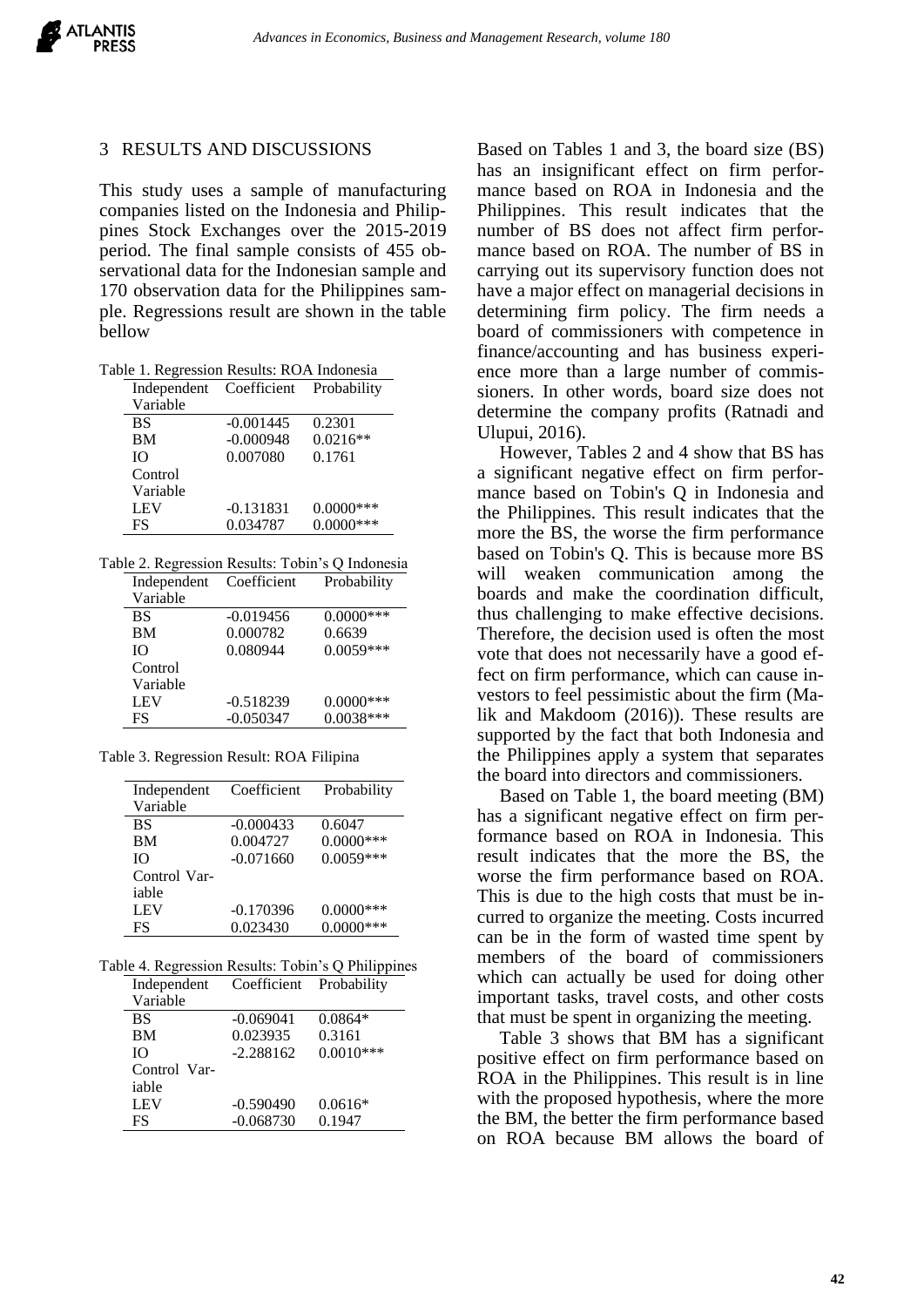commissioners to monitor and implement company strategy effectively. As such, more frequent meetings will increase the role of the board of commissioners in controlling managers and other benefits that have a positive effect on firm performance. This is supported by the level of discipline 59.6 or above the mean by the board of commissioners in the Philippines to carry out its functions in the form of board of commissioners' meetings. Then, in Tables 2 and 4, it can be seen that BM has an insignificant effect on firm performance based on Tobin's Q in Indonesia and the Philippines. This result indicates that the number of BM has no effect on firm performance. However, this can be explained by routine board meetings, which allow the board of commissioners to have more time to negotiate, define strategies, and assess managerial performance. Thus, this will help the board of commissioners to stay informed and knowledgeable about important firm problems.

Table 1 exhibits that institutional ownership (IO) has an insignificant effect on firm performance based on ROA in Indonesia. This result indicates that the amount of IO does not affect firm performance based on ROA. However, firms with large IO are recognized to perform better because institutional investors have the resources and ability to monitor management decisions properly. Institutional investors also provide input to management in managing the firm, but it seems that these inputs do not affect firm performance improvement. Share ownership that is concentrated in the institution offers better control to monitor management actions actively and prevent management's opportunistic behavior for its personal goals. Table 2 shows that IO has a significant positive effect on firm performance based on Tobin's Q in Indonesia. This result is in line with the proposed hypothesis, where the greater the IO, the better the firm performance based on Tobin's Q. With large institutional ownership, the level of control exercised by the external party of the company will be stronger. Firms with institutional ownership related to the business family have a good performance. Their existence prevents the occurrence of perquisites by company

management which can cause agency costs. The fact that most institutional investors in Indonesia have close relationships with their firms. In addition, the amount of institutional ownership is a signal for other firms, which indicates that the firm has potential for profitability, causing demand for firm shares to increase so that it can increase the value of the company's shares. Then, in Tables 3 and 4, IO has a significant negative effect on firm performance based on ROA and Tobin's Q in the Philippines. This result indicates that the greater the IO, the worse the firm performance based on Tobin's Q. Based on a report from the Credit Suisse Research Institute (2010), 80% of firms in the Philippines have institutional ownership in the family business. However, its existence does not control the firm directly but is limited by supervision, so that various policies made by the firm are purely from the management side. Therefore, this negative result indicates that institutional investors are not carrying out their role correctly, but they only rely on firm management to manage the firm.

Based on Tables 1, 2, 3, and 4, it can be seen that leverage (LEV) has a significant negative effect on firm performance based on ROA and Tobin's Q in Indonesia and the Philippines. This result indicates that the greater the LEV, the worse the firm performance based on ROA and Tobin's Q. A large LEV creates complexity for the firm in fulfilling its financial obligations to creditors. Then, the profits generated by the firm will be used to pay debts, interest to creditors so that firms with low leverage tend to have better performance.

Based on Tables 1 and 3, it can be seen that firm size (FS) has a significant positive effect on firm performance based on ROA in Indonesia and the Philippines. This result indicates that the bigger the FS, the better the firm performance based on ROA because large-size firms have easier access to external capital and better governance structures to be more effective than small-size firms.

Table 2 shows that FS has a negative effect on firm performance based on Tobin's Q in Indonesia. This result indicates that the bigger the